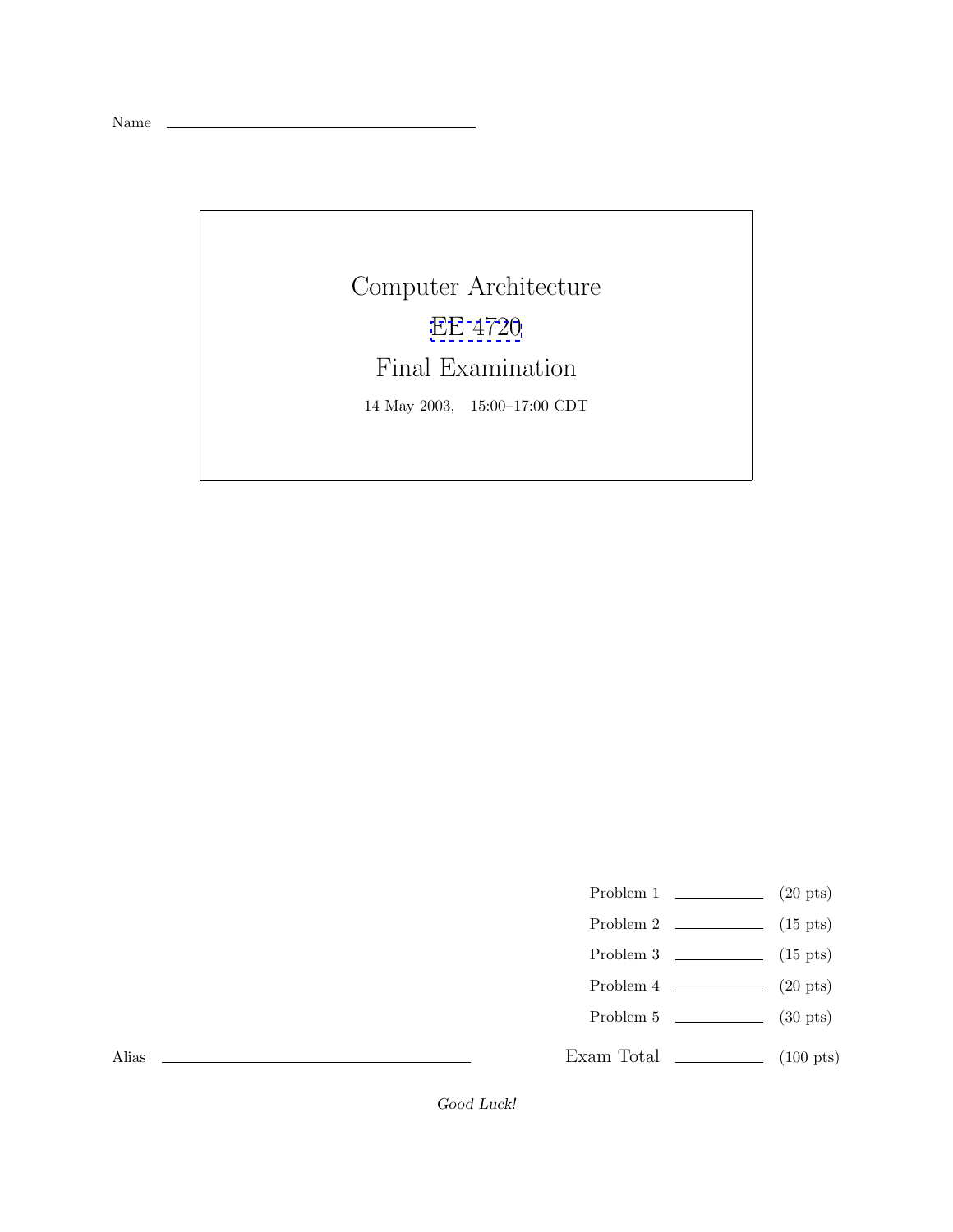Problem 1: The execution of a MIPS code fragment on a dynamically scheduled machine is shown in the tables and in the labels on the diagram, both on the next page. The tables show the contents of the ID Register Map, Commit Register Map, and the Physical Register File at each cycle. The diagram shows the values on certain wires at certain cycles. For example,  $\left|4:65\right|$  means that at cycle 4 the labeled wire holds value 65. The following are functional unit segment labels: Load/store, L1 L2; floating-point add, A1 A2 A3 A4; floating-point multiply, M1 M2 M3 M4 M5 M6; integer, EX. The register maps handle both integer and floating-point registers. (a) Write a program consistent with these tables and labels.(12 pts) Show a pipeline execution diagram, be sure to show where each instruction commits. Choose consistent instructions. Choose consistent registers. If a register number cannot be determined, use a question mark. (b) Complete the tables on the next page as follows:(8 pts) Show where registers are added to, "]", and removed from, "[", the free list. Show the values on the line marked X in the illustration.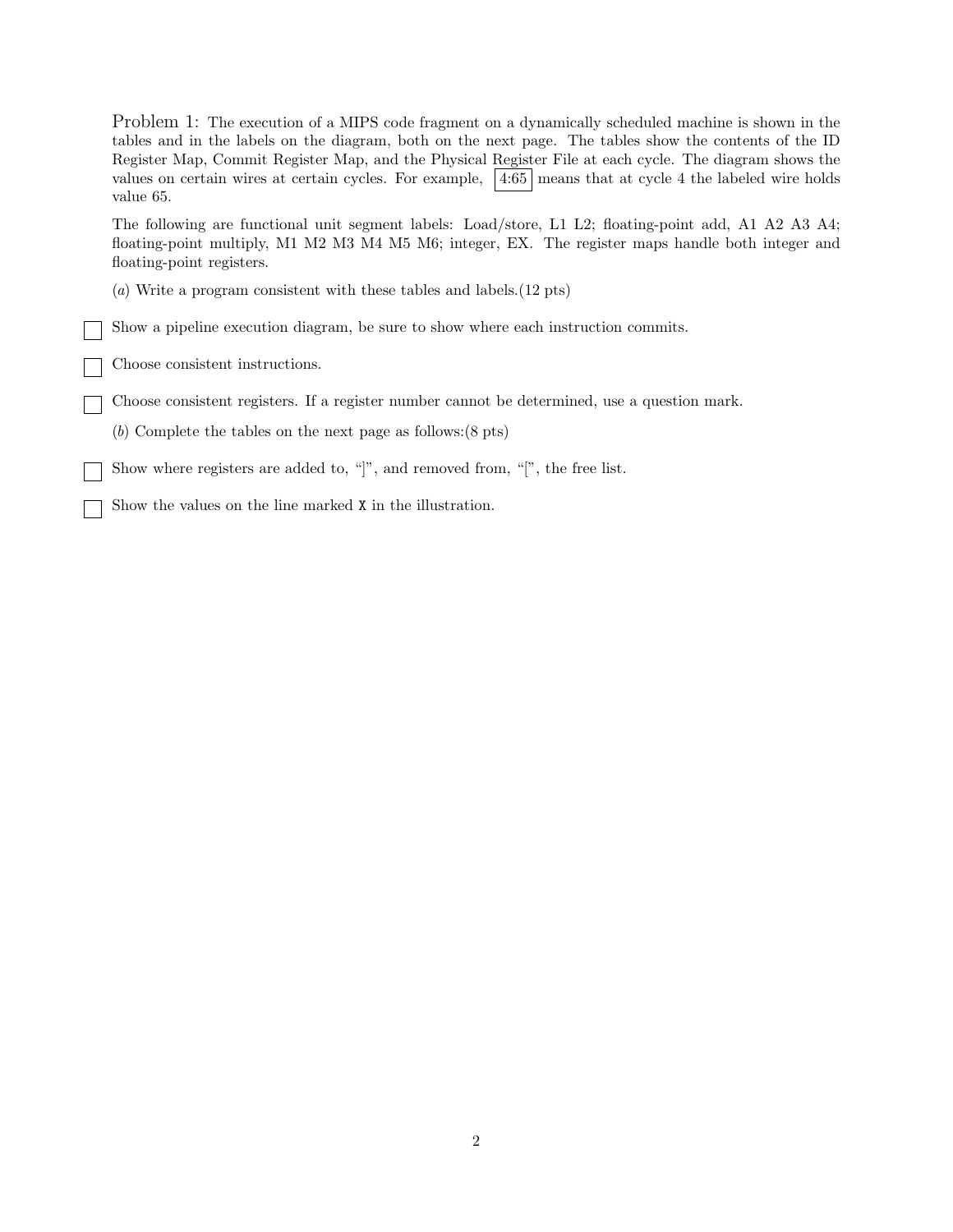4:65 2:50, 3:65, 5:20, 6:93,10:59 3:12 Op, IQ Control Q  $\overline{\mathcal{X}}$ Instr. Queue Free List Op, dstPR, ROB#  $(\mathsf{IF})$   $(\mathsf{ID})$ ID Reg. Map Physical Register File rsPR NPC In Out rsPR  $\sqrt{5:2}$ Addr Data rsVal dstPR 20:16 rtPR Addr Data **Decode** dst rtPR Addr Data rtVal Addr Data dest. reg +4 dstPR dst 0,0 Addr dstPR D In **A**ddr Scheduler incmb D In D Out dstVal. PC dstPR t<br>C St: C,X incmb dstPR dst ROB # PC 10:93  $ROB#$ Reorder Buffer Addr Buff tail **X** ROB # Add Mem Recover Port D In Data Common Data Bus (CDB) IR head incmb dstPR D In Data Control ) dst bb/ C Reg. Map # Cycle 0 1 2 3 4 5 6 7 8 9 10 11 12 13 14 15 16 IF ID IF ID IF ID IF ID IF ID # Cycle 0 1 2 3 4 5 6 7 8 9 10 11 12 13 14 15 16 X (See Diagram) # ID Map Cycle 0 1 2 3 4 5 6 7 8 9 10 11 12 13 14 15 16 f12 7 50 93 59 r5 3 65 f10 10 20 # Commit Map Cycle 0 1 2 3 4 5 6 7 8 9 10 11 12 13 14 15 16 f12 7 50 93 59 r5 3 65 f 10 10 20 # Phys. Reg. File Cy 0 1 2 3 4 5 6 7 8 9 10 11 12 13 14 15 16 3 0 7 0. 10 0.  $20$  0.  $50$  0.  $59$  0.

 $\overline{EX}$ 

Problem 1, continued: See previous page for instructions.

65 100

 $93$  0.

# Cycle 0 1 2 3 4 5 6 7 8 9 10 11 12 13 14 15 16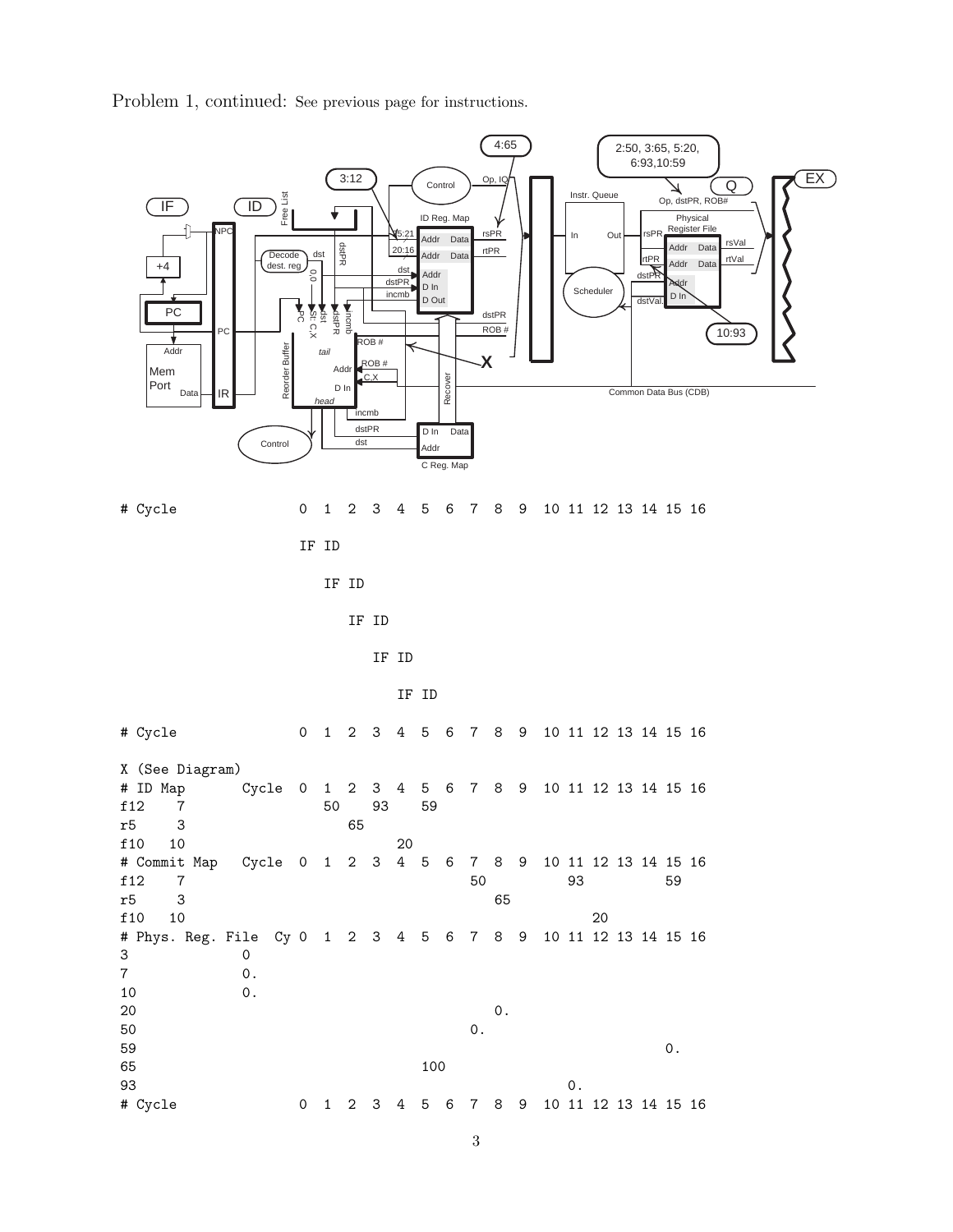Problem 2: The diagram below shows the branch outcome patterns for a branch. (15 pts) BIGLOOP:

B1: 0x1000 beq \$t1, \$t2, SKIP1 N N N T T N N N T T N N N T T ... B2: 0x1020 beq \$v0, \$v1, SKIP2 ... 0x2010 j BIGLOOP

How accurately would branch B1 be predicted by a bimodal (one-level) branch predictor with a  $2^{14}$ -entry branch history table?

How accurately would branch B1 be predicted by a local history predictor with a 10-bit local history and a  $2^{14}$ -entry branch history table?

What is the minimum local history size needed to predict B1 with  $100\%$  accuracy (after warmup). No partial credit without an explanation.

Find a pattern for branch B2 that will reduce the accuracy of the local predictor on branch B1. The branch history table (not to be confused with the pattern history table) remains  $2^{14}$  entries and the history length remains 10 bits.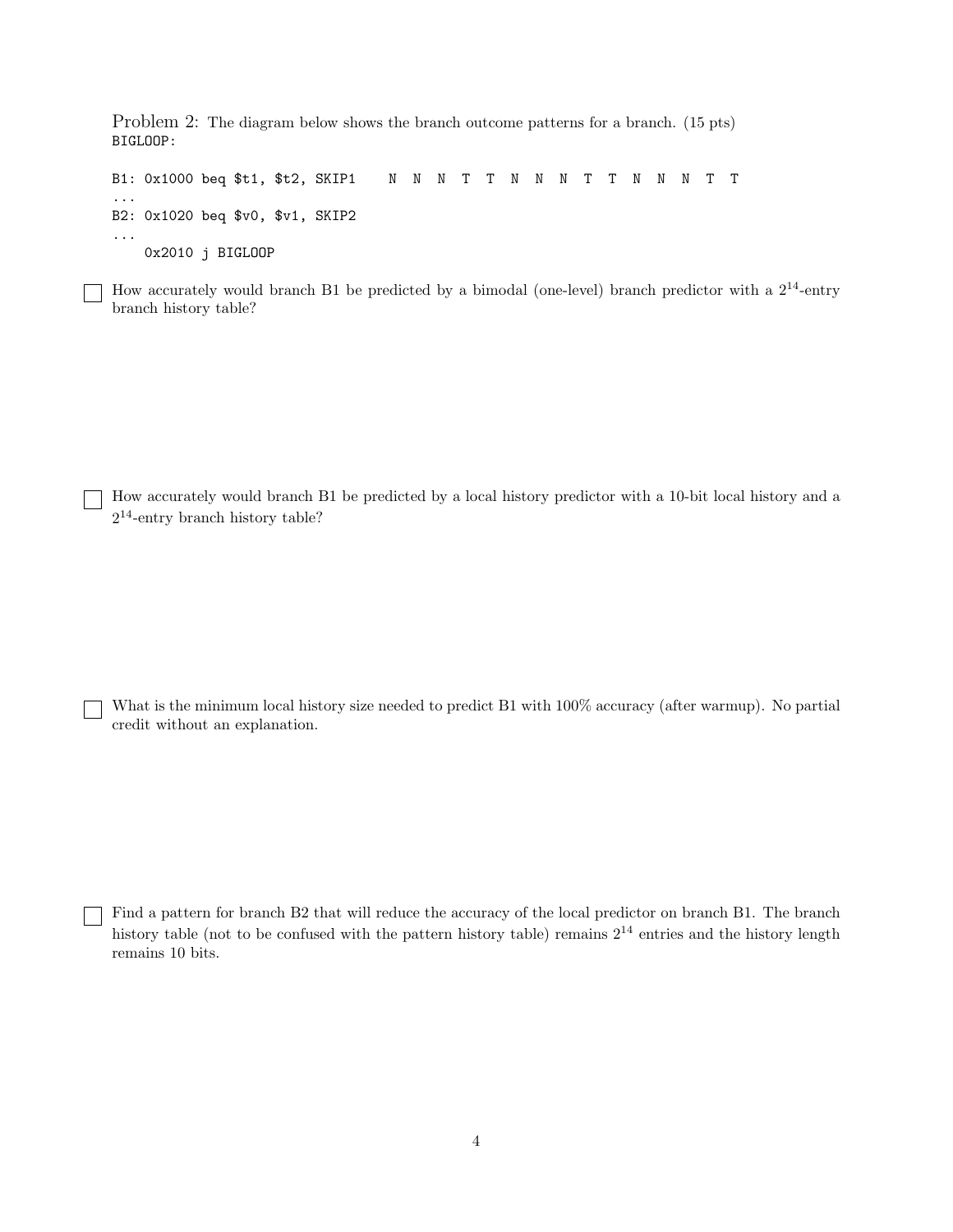Problem 3: Answer the following load/store unit questions.

(a) Why don't store instructions write to the cache until they commit? (5 pts)

For the two problems below consider the four instructions (repeated) which are in the reorder buffer of a dynamically scheduled 1-way system. On a cache miss data will arrive in four cycles or more. The effective address for the second load is 0x1000. (10 pts)

(b) Describe a scenario in which the data for address 0x1000 is not cached but the second load does not wait for its data.

Show a pipeline execution diagram.

Explain the involvement of the load/store queue and why the second load does not wait more than a cycle or two.

First: lw \$t1, 0(\$t2)

addi \$t0, \$0, 4720

sw 0(\$t1), \$t0

Second: lw \$t3, 0(\$t4) Eff. Addr is 0x1000

(c) Describe a scenario in which the data for address 0x1000 is cached but the second load waits for its data at least four cycles.

Show a pipeline execution diagram.

Explain the involvement of the load/store queue and why the second load waits.

First: lw \$t1, 0(\$t2) addi \$t0, \$0, 4720 sw 0(\$t1), \$t0 Second: lw \$t3, 0(\$t4) Eff. Addr is 0x1000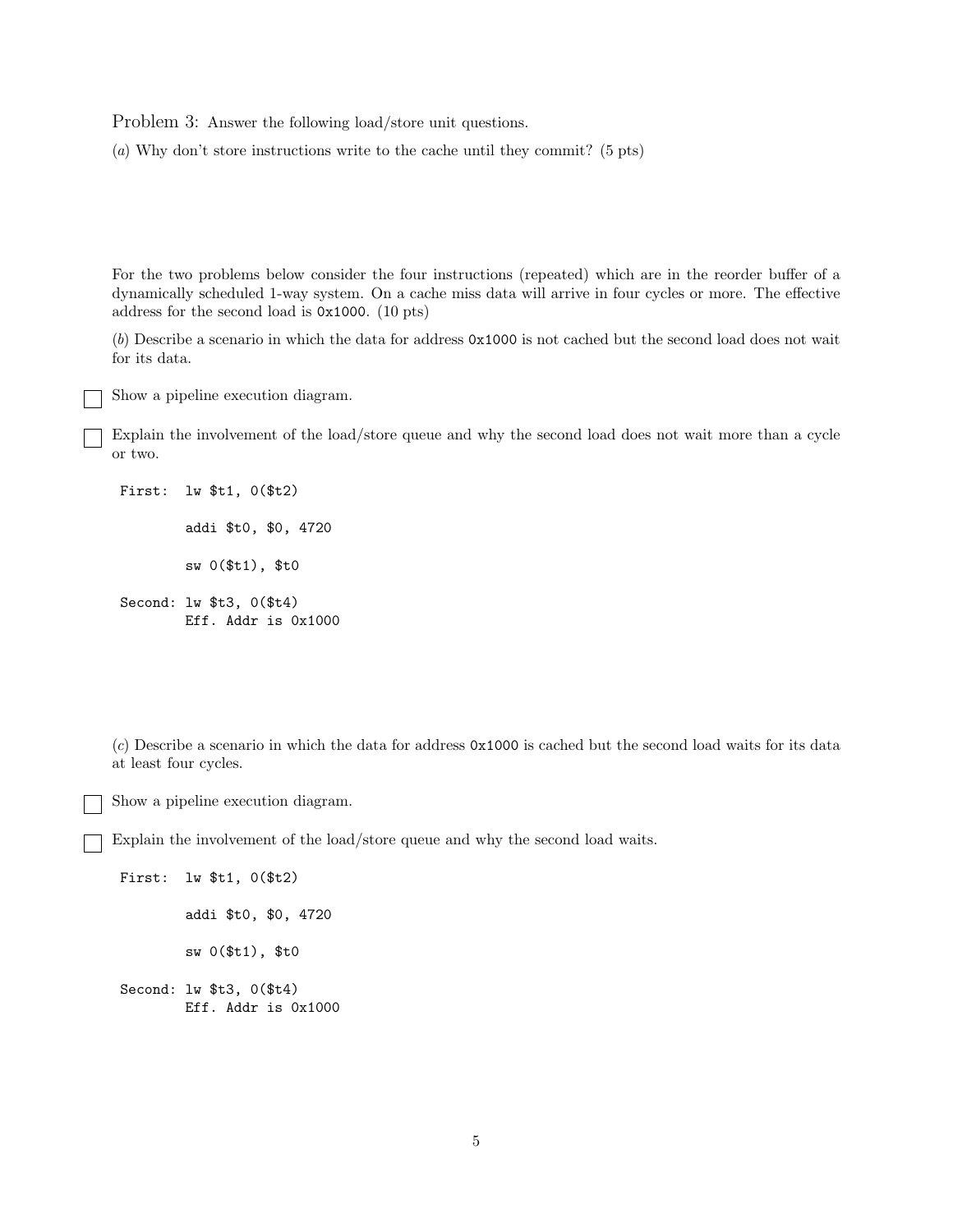Problem 4: The diagram below is for a 2-MiB ( $2^{21}$  bytes) cache on a system with 8-bit characters. (a) Answer the following, formulæ are fine as long as they consist of grade-time constants. (7 pts)

Fill in the blanks in the diagram.



Show the address bit categorization. Label the sections appropriately. (Alignment, Index, Offset, Tag.)



Associativity:

Memory Needed to Implement (Indicate Unit!):

Show the bit categorization for a four-way set-associative cache with the same capacity and line size.

| UDD. |  |  |
|------|--|--|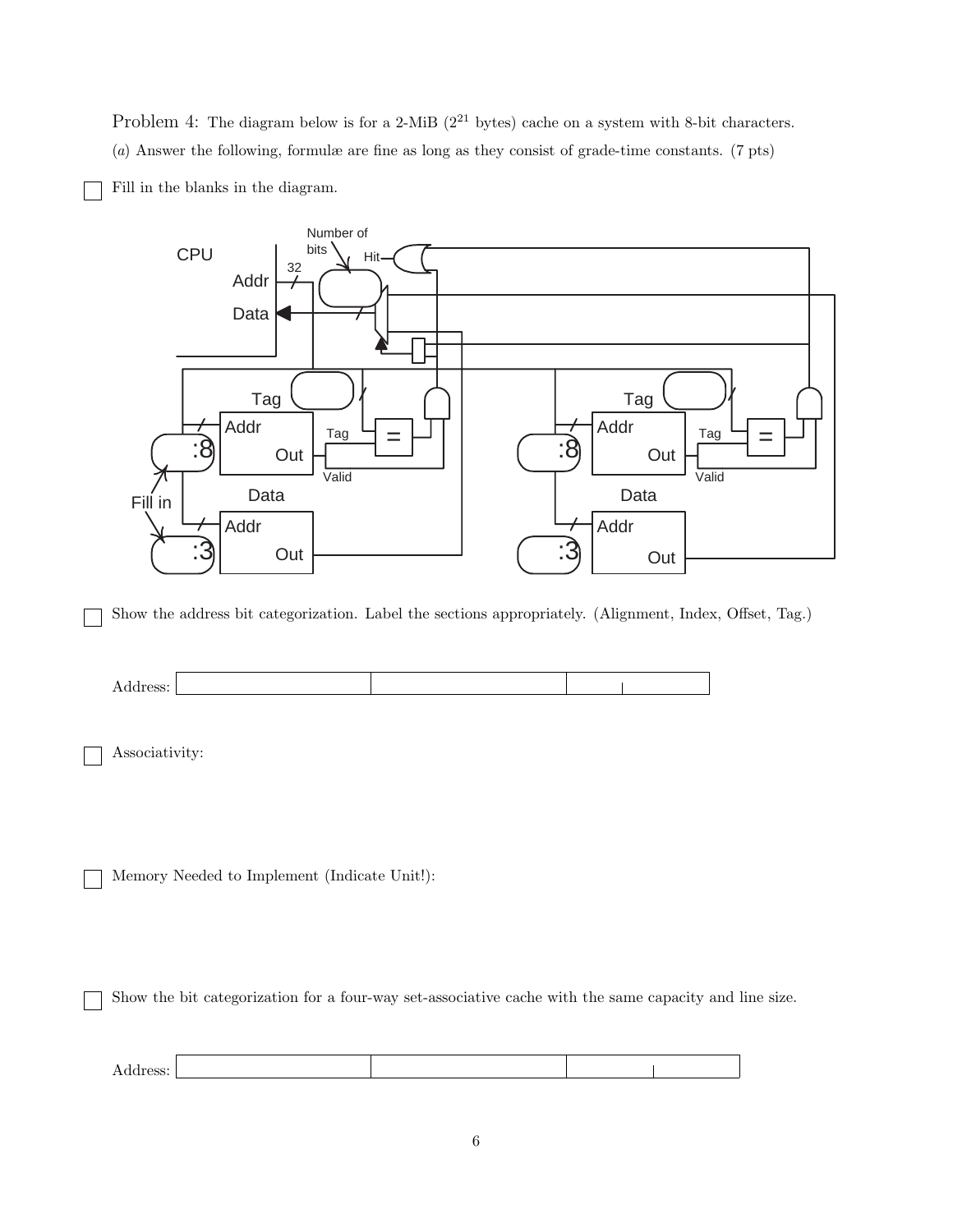Problem 4, continued:

(b) The code below runs on the cache from the previous part. When the code below starts running the cache is empty. Consider only accesses to the array. (7 pts)

```
char *a = 0x1000000; // sizeof(char) = 1 character
int sum, i, j;
int ILIMIT = 1024;
for(j=0; j<2; j++)
 for(i=0; i<ILIMIT; i++)
   sum += a[ i * 2 ];
```
What is the hit ratio for the program above?

What is the minimum value of ILIMIT needed to fill the cache?

(c) The code below runs on the same cache as parts above. Initially the cache is empty; consider only accesses to the arrays. (6 pts)

Choose values for KLIMIT, MLIMIT, KSHIFT, and MSHIFT so that array matrix is completely removed from the cache with the **minimum** number of accesses (to b). That is, each j iteration must begin with matrix reloaded. Don't forget that the cache is set associative.

```
int *matrix = 0x1000000; // sizeof(int) = 4 characters
char *b = 0x2000000;int sum, dummy, i, j, k, m;
int KLIMIT = int MLIMIT =
int KSHIFT = int MSHIFT =
for(j=0; j<3; j++)
{
   for(i=0; i<1024; i++)
    sum += matrix[ i ];
   for(k=0; k<KLIMIT; k++)
    for(m=0; m<MLIMIT; m++)dummy += b[ ( k << KSHIFT ) + ( m << MSHIFT ) ];
}
```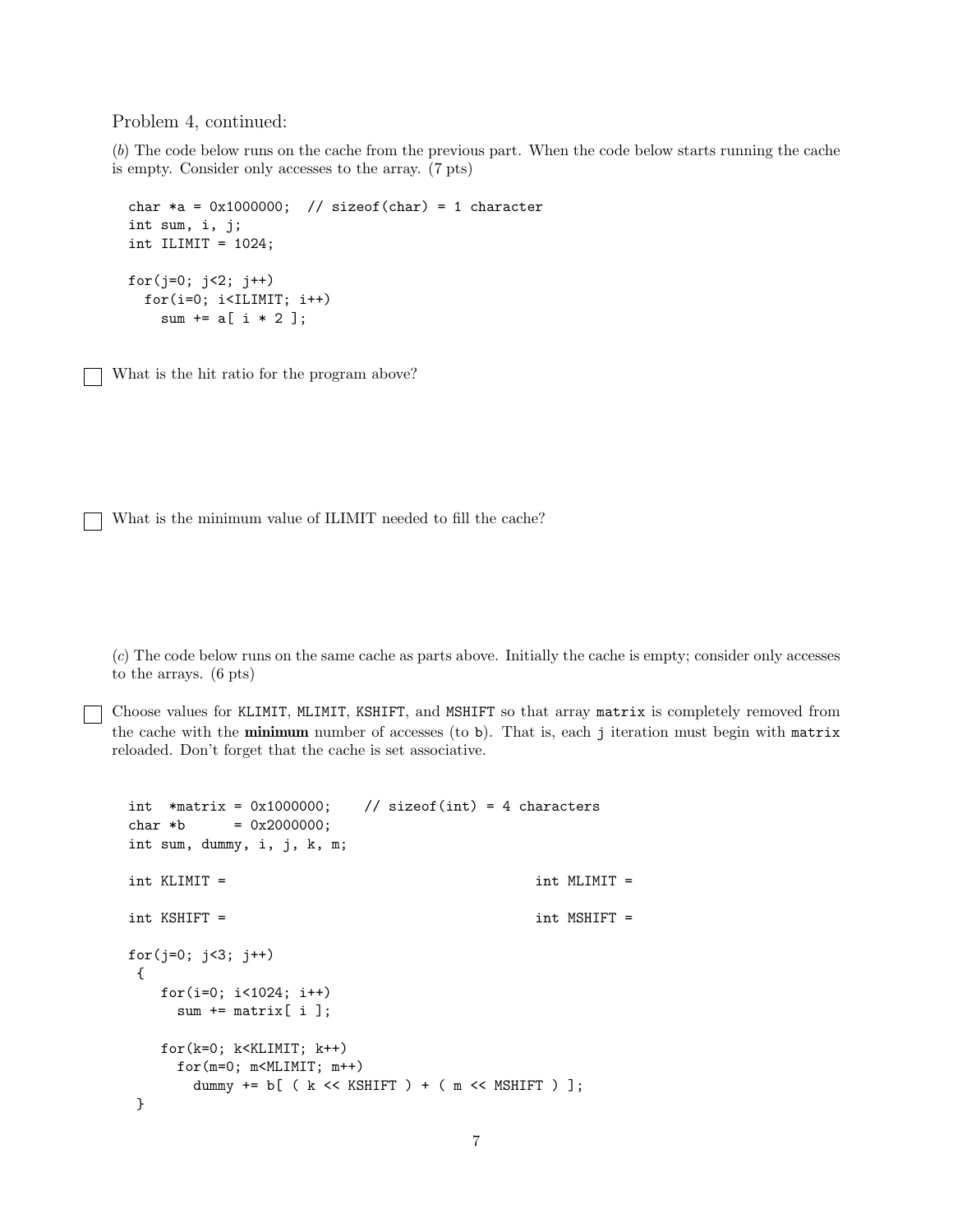Problem 5: Answer each question below.

(a) Suppose the instructions below are being considered for the latest extension of the MIPS ISA. For each new instruction explain why it should be added or why it should not be added. Consider a variety of factors related to the ISA and implementation. (10 pts)

```
A mask instruction. Based on analysis of benchmarks.
 New Instruction
  mask $t1, $t2, 5
 Equivalent Code Using Existing Instructions
  srl $t1, $t2, 5
  sll $t1, $t1, 5
```
An integer negate instruction. Based on analysis of existing code. With this extension sub does not have to be used for negation!!!

```
New Instruction
neg $t1, $t2
```

```
Equivalent Code Using Existing Instructions
 sub $t1, $0, $t2
```
An indirect load. Useful based on most existing benchmarks.

```
New Instruction
 lwi $t1, 0($t2)
```

```
Equivalent Code Using Existing Instructions
 lw $t1, 0($t2)
 lw $t1, 0($t1)
```
Added functionality for the sllv instruction. The existing sllv looks at the low 5 bits of the rt register, ignoring the other bits. It only shifts left. The improved instruction also shifts right if the rt register holds a negative value and left if it's positive.

```
Improved Instruction
   sllv $t1, $t2, $t3 # Shifts right if $t3 negative.
Equivalent Code Using Existing Instructions
  bltz $t3, SHIFTRIGHT
  nop
  sllv $t1, $t2, $t3
   j DONE
SHIFTRIGHT:
  sub $at, $0, $t3
   srlv $t1, $t2, $at
DONE:
```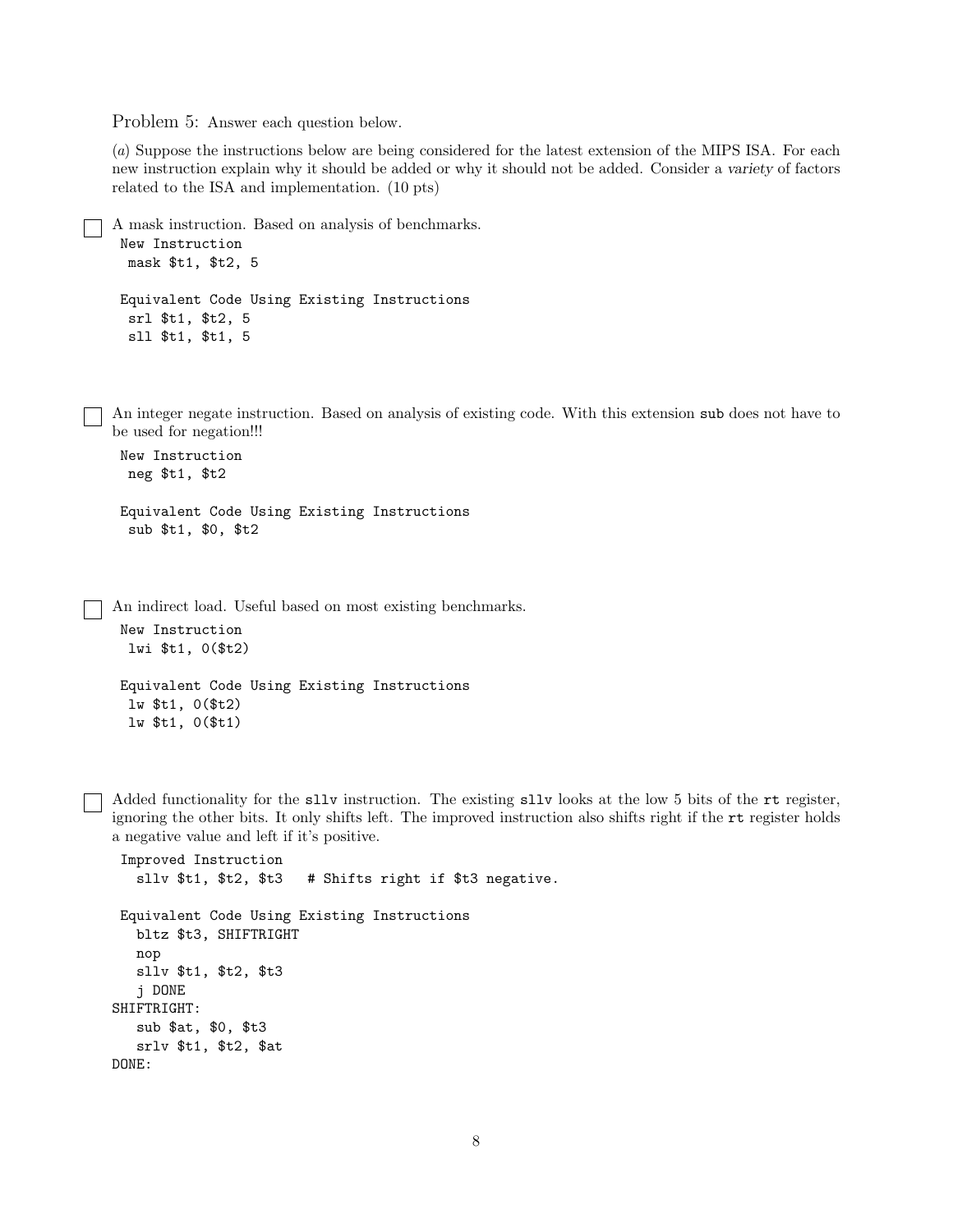(b) Answer the following questions about exceptions. (5 pts)

Why are precise exceptions necessary for instructions like  $1w$  but optional for instructions like div?

What can handlers for instructions that raise precise exceptions do that handlers for other instructions cannot? Explain how that capability is used for lw.

(c) Delayed branches are common in RISC ISAs. (5 pts)

 $\mathcal{L}$ 

Explain why delayed branches were useful in early RISC processors, such as the 1-way statically scheduled MIPS implementation covered in class.

Why are delayed branches of less benefit with more recent implementations?